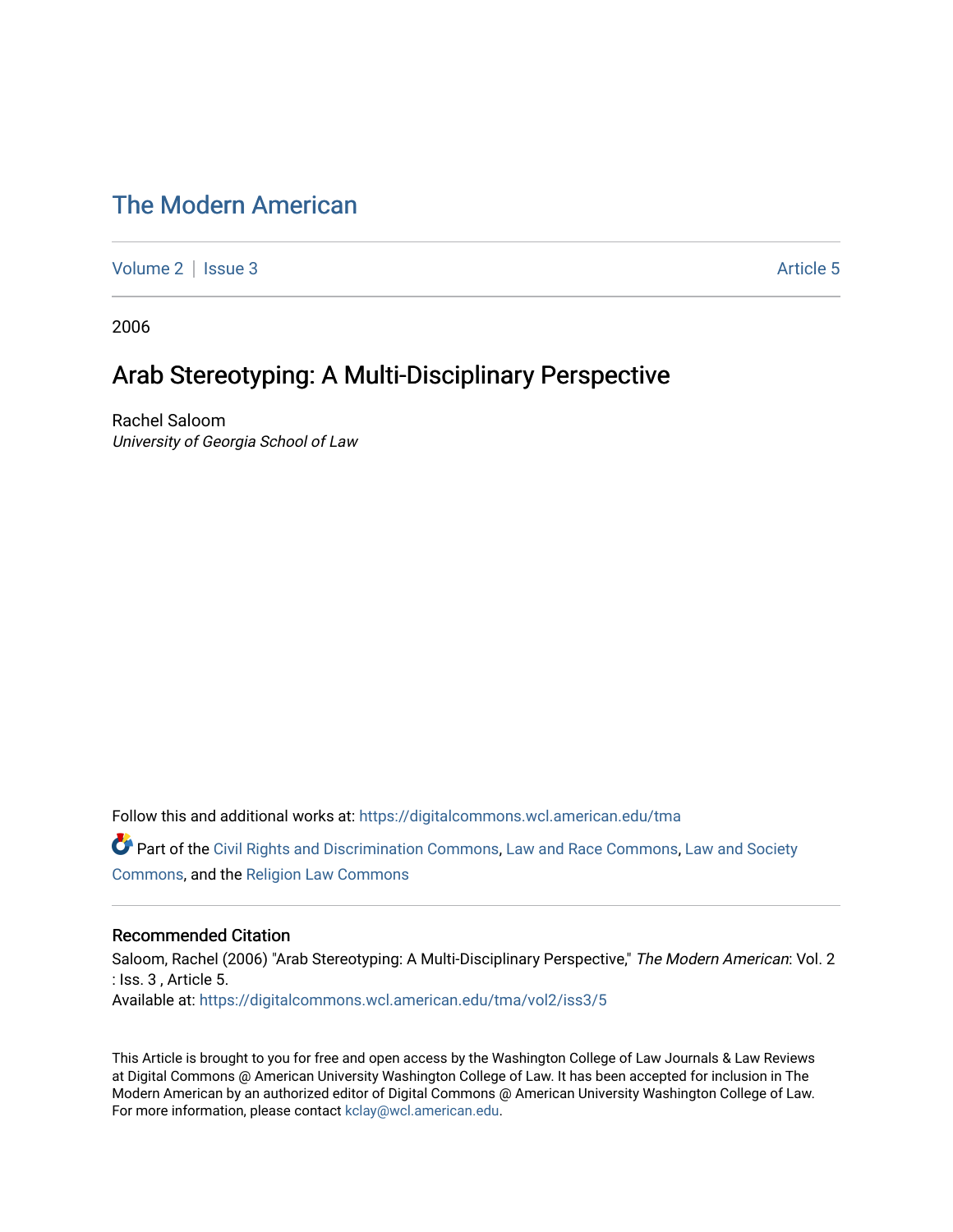Arab Stereotyping: A Multi-Disciplinary Perspective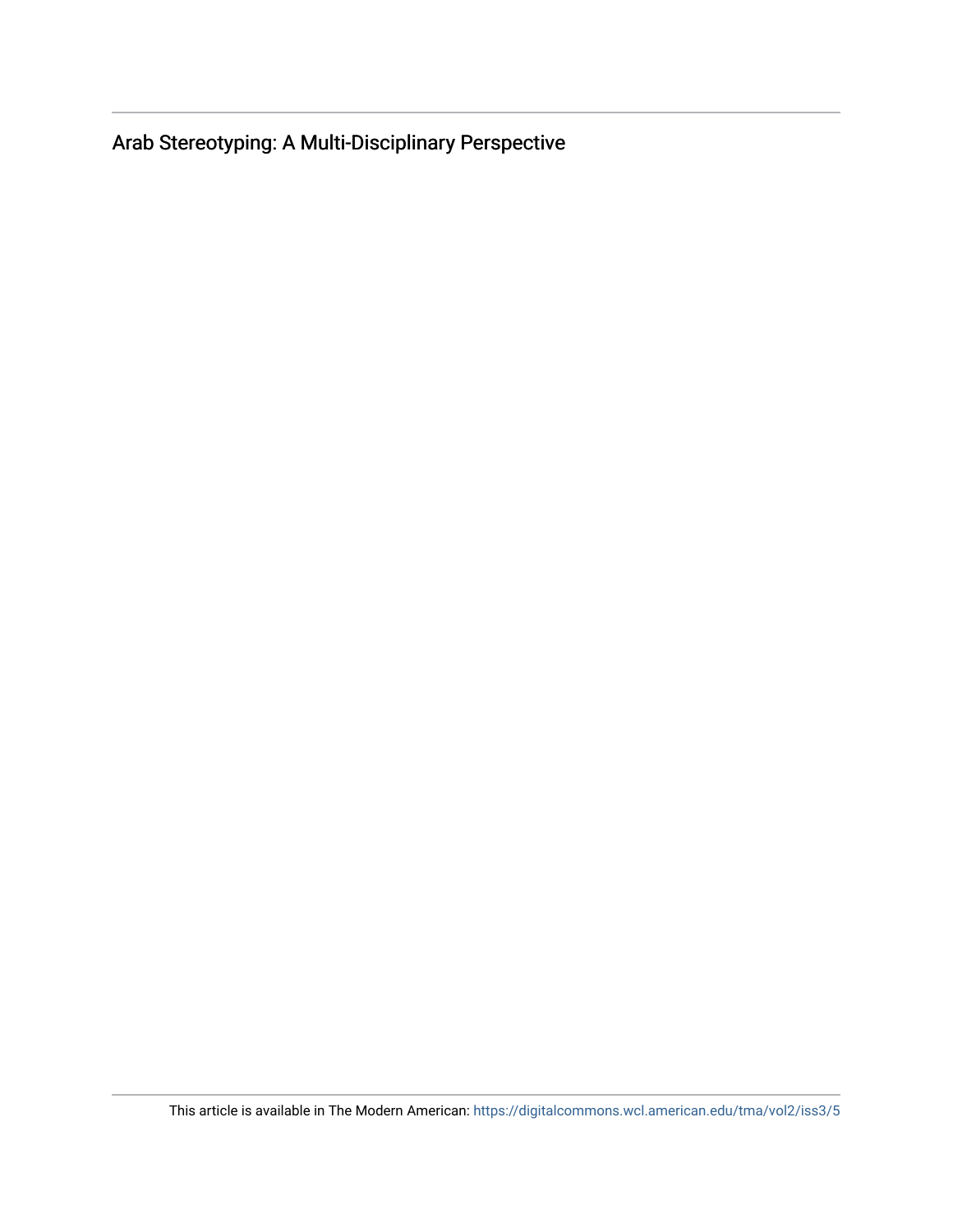# **ARAB STEREOTYPING: A MULTI-DISCIPLINARY PERSPECTIVE**

## *By* Rachel Saloom\*

myriad of stereotypes exist about the Middle East. the power of the Israeli lobbying force.<sup>5</sup> While these are not the  $\blacksquare$  and opinions on many issues. However, media coverage of the Middle East, Arabs, and Islam is a very contentious subject. This article focuses on the images of the Middle East, Arabs, and Islam in the Western media and how those images and stereotypes affect society. First, this article examines how the American media views the Middle East from a thematic perspective. Secondly, it analyzes case studies of two European countries in order to elucidate how the media in these countries deals with the Middle East. Finally, it scrutinizes in detail the portrayal of Middle Eastern women in the Western media.

In many instances, stereotypes have a negative connotation because they assume every member of a group has the same characteristics. Stereotypes homogenize people which results in biased depictions. While a stereotype can be positive, the issue of negative stereotyping is much more problematic. Moreover, cultural stereotypes often lead to various prejudices against the stereotyped group. Edmund Ghareeb, a Middle East media specialist, notes that stereotypes provide a method of "shorthand" for identifying groups.<sup>1</sup> In fact, many different groups have faced stereotyping and the biases associated with it. The stereo-

typing of Arabs is an important case study in understanding stereotyping and ethnic prejudice as a whole.

Today, in America, the stereotyping of Arabs is very prevalent. A general American view of Arabs is that they are "backward, scheming, fanatic terrorists, who are dirty, dishonest, oversexed, and corrupt."<sup>2</sup> It is extremely important to note, that often-

times the generic Arab stereotype is one of an Arab male. There is a very different image of the Arab woman that this article also addresses.

Many ideas about Arabs are rooted in Orientalist thought. Edward Said defines Orientalist thought as "an imaginative and yet drastically polarized geography dividing the world into two unequal parts, the larger 'different' one called the Orient, the other, also known as 'our' world called the Occident or the West." $3$  The creation of "the other" in this context leads to a binary where the West is privileged over the Orient. Everything that is from the Orient is different and exotic but at the same time savage and unruly. These competing ideas and biases set the framework for how the West views Arabs.

In the American context, Ghareeb outlines five reasons why the media is biased in its coverage of the Middle East.<sup>4</sup> His reasons include the Arab-Israeli conflict, general cultural bias, media ignorance about the history and origin of the Arab-Israeli conflict, the impact of the media's tendency to think alike, and

Media is a powerful force that shapes society's views only factors that contribute to biased media coverage of the Middle East, they represent many reasons why the imbalance in coverage exists. Cultural bias is embedded throughout many stereotypes of Arabs. In fact, Michael Suleiman, a leading scholar on the Arab-American community, argues that, within American culture, a mindset exists that encompasses negative images of Arabs.<sup>6</sup> He attributes this to an Orientalist frame of reference, whereby negative stereotyping of Arabs is ingrained within American society.<sup>7</sup> This is not to say that all Americans hold these stereotypes, but they are present on a cultural level.

> The Arab-Israeli conflict and the ignorance of the context of the conflict also fuels misperceptions and biases. There is a tendency to cast the conflict within terms of "good guys" versus "bad guys," where the Israelis play the role of the good guys and the Arabs are consistently the bad guys. $8$  The U.S. operates within this Zionist frame of reference. Beginning with President Wilson, the framework that drove foreign policy in the Middle East was pro-Zionist.<sup>9</sup> Wilson's advisors had a strong effect on his policies.<sup>10</sup> Kathleen Christison notes that following the Balfour Declaration during the peace conference that rearranged colonial alliances after World War I, Wilson's advisors pres-

sured him on behalf of the Zionist cause.<sup>11</sup> Their efforts essentially made him a strong Zionist and led to the U.S. support of a Jewish homeland. $^{12}$ 

Misperceptions and Orientalist attitudes towards Arabs also perpetuated this Zionist framework. During the Roosevelt administration, public opinion helped sustain the status quo policies toward Palestine.<sup>13</sup> Christison also

importantly notes the presence of what she describes as "policy  $inertia.$ <sup>14</sup> She explains that the pro-Zionist frame of reference was so entrenched, that by the time Roosevelt started to question some of the policies, it was too late to bring about any real change.

The pro-Zionist frame of reference continued during the Truman administration, culminating in the vote that led to the partition and creation of the state of Israel. While at some points President Truman may have been conflicted about the situation, the framework for continuing current policies was too strong to stop. Truman became a staunch advocate for the creation of Israel, but his advocacy was not based purely on the Zionist frame of reference. During his administration, strategic calculations also played a role.

Furthermore, Christison explains that during the creation of Israel and the time afterwards, the Israel-centered mindset rooted itself in American thinking.<sup>15</sup> This occurred to the extent that American culture began thinking of Israel as part of "the

**THE MODERN AMERICAN** 

Stereotypes provide a method of "shorthand" for identifying groups.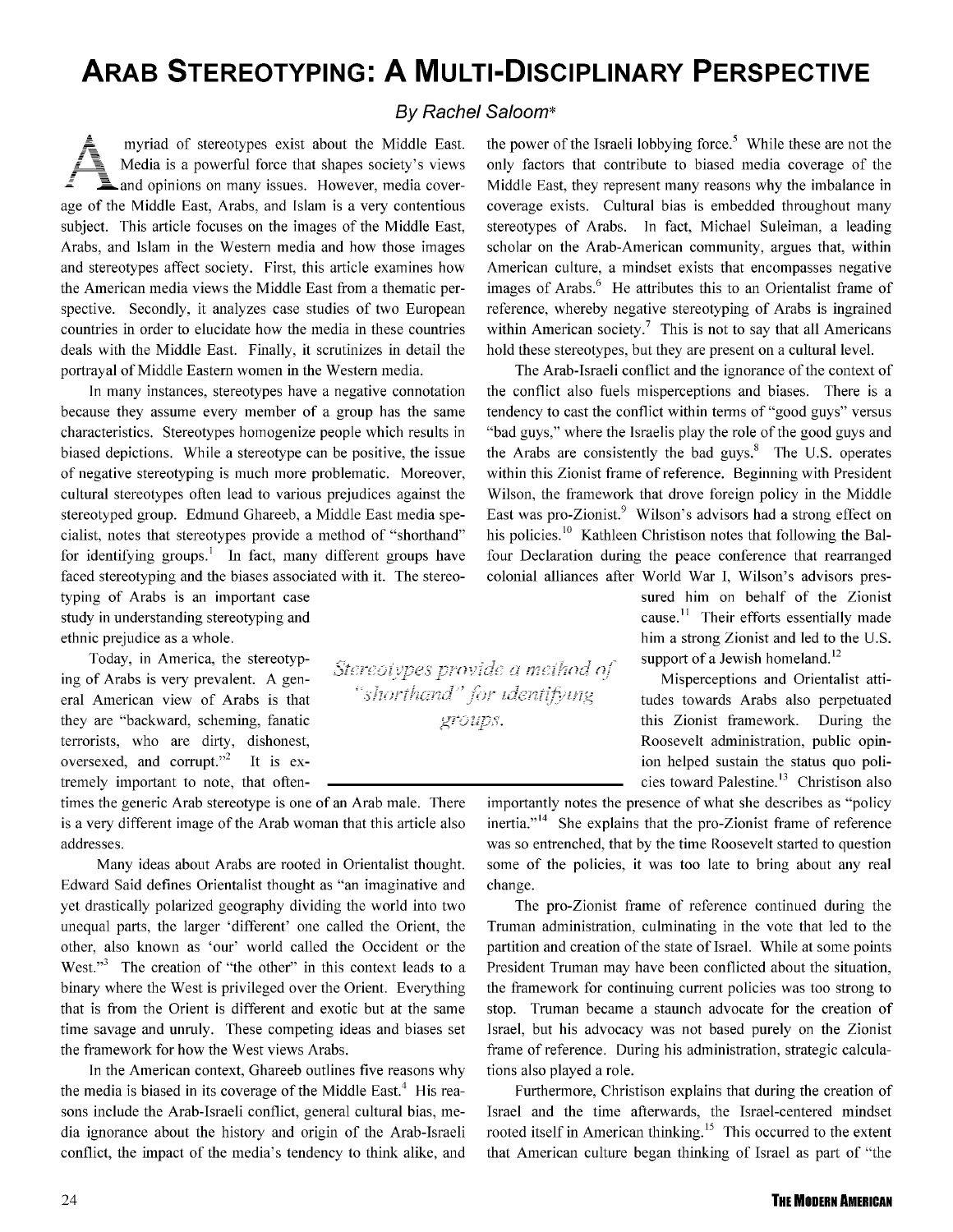being" of the  $U.S.<sup>16</sup>$  Thus, part of the foreign policy apparatus also became part of the American psyche. It is important to note that biases also existed against Jews at that time. However, Americans viewed Jewish people as Westerners, while they saw Arabs as non-Westerners and inferior. Therefore, when Jews were compared to Arabs, Americans viewed Jews as superior.

Additionally, stereotyping of Arabs occurs through the stereotyping of the leader of an Arab country. In the 1950s, Gamal Abel Nasser, the leader of Egypt, was portrayed as a communist threat and nicknamed the "Hitler of the Nile."<sup>17</sup> Meanwhile, Yasser Arafat, the Chairman of the Palestine Liberation Organization, was often viewed as a crooked-nose terrorist or animal. Regarding depictions of leaders, a couple of issues are worth discussing. For instance, Arafat has been dehumanized in illustrations portraying him as a rat. Although Arafat has rightfully been criticized for many bad acts, this dehumanization often has a spill over effect.

In discussing the stereotyping of Arab leaders, Carol Cohn explains what she calls the "unitary masculine actor problem."<sup>18</sup> In the context of the first Gulf War, this phrase refers to the American notion that Saddam Hussein represented the entire country of Iraq. She cites President George H. W. Bush's usage of the word "he," when President Bush actually was referring to the entire country of Iraq or the Iraqi army.<sup>19</sup> Cohn describes this rhetorical practice as a way of converting the state into a single male actor. In addition to the term "he," Saddam was consistently used as a replacement for the entire Iraqi military. This diverted attention away from the devastation of the people in the country and placed the focus on one evil man. The actual hardships that the Iraqi people faced were obscured.

This personalization demonstrates another effect of stereotyping Arab leaders — conflation of the leader and the people. Cohn states that, "[a] cartoon image of Saddam being ejected from Kuwait preempts the image of the blackened, charred, decomposing bodies of nineteen-year-old boys tossed in ditches by the side of the road, and the other concrete images of the acts of violence that constitute 'forcing Hussein [sic] out of Kuwait."<sup>20</sup> This personalization of the war obscured real human suffering. It was and is much easier to justify the destruction of a tyrannical leader than the entire Iraqi population.

Additionally, the portrayal of leaders bears evidence of sexual orientation and gender discrimination. Cohn explains how the relationship between gender and national security operated in her analysis of the first Gulf War and discussed the American labeling of leaders or countries in a degrading manner. Specifically, she cites the "fag" discourse that was prevalent during the first Gulf War.<sup>21</sup> Bumper stickers during the war read "Saddam, Bend Over," while reportedly, American soldiers had "Up Saddam's Ass" on their uniforms. $^{22}$  Many times, portrayals of defeating the Iraqis included "humiliating anal penetration by the more powerful and manly  $U.S.^{323}$  Cohn noted the contrast between the feminized enemy and the highly masculinized U.S. In further support of her analysis, she described a cartoon that depicted Saddam praying, with a large missile about to "penetrate"

him. $24$  This example of homoerotic imagery in popular culture is yet another method of feminizing the enemy and thereby stripping him of his manhood.

However, perhaps one of the most prominent areas of Arab stereotyping occurs in relation to oil. Americans held Arabs responsible for the oil embargo that was a result of the 1973 war. The prevalent American perception of Arabs was that they were getting rich and using oil as a weapon against the U.S. Melani McAlister, an expert in the field of American perceptions of the Middle East, states that editorial cartoons of this time depicted Arabs as beady-eyed and greedy with long, hooked noses.<sup>25</sup> Ironically, this characterization mirrored previous anti-Jewish sentiment. For example, one cartoon depicted a sheik whose long nose had turned into a gas nozzle.<sup>26</sup> Additionally, the U.S. viewed the Arab oil embargo as "blackmail." Newspaper advertisements suggested that Arabs were using oil as a means of attack against the  $\mathrm{U.S.}^{27}$  During this time, depictions and stereotypes of Arabs shifted from older images of the harem and camels, to the bloodthirsty rich Arab trying to economically strangle the U.S. A cartoon ran in the *Chicago Tribune* in 1981 that depicted an Arab seated behind a big desk, wearing dark glasses and a malicious grin. In front of him is a sign that spells "OPEC," while oil rigs are visible through a window. The desk also has a second sign that says, "Buy American." However, the "n" is scribbled out.<sup>28</sup> This image is illustrative of stories in the media accusing Arabs of using their oil wealth in order to control the American economy by purchasing American real estate and American companies.<sup>29</sup> All of these images reinforce the idea of the wealthy Arab trying to damage the U.S. economy.

Another extremely common stereotype is the Arab "terrorist." Specifically, starting in the late 1960s and even today, the image of a Palestinian terrorist is pervasive. Palestinian is often synonymous with terrorist. Furthermore, the term *fedayeen* was used often but rarely translated. The failure to translate the term fueled Americans' tendency to associate Palestinian groups with mystery and deviance. Interestingly, feday*een* means "freedom fighter."<sup>30</sup>

Americans also associated Islam with terrorist rhetoric. Thus, the discourse of terrorism inextricably included Islam. Meanwhile, the conflation of Arabs and Muslims also occurred. For instance, many portrayed Iranians as Arabs, in conjunction with the terrorist threat. This was particularly true during the Iranian hostage crisis which started in November 1979 and lasted 444 days.

In fact, the hostage crisis was viewed as a critical turning point because Islam became the main indicator of the entire region, more so than oil wealth, Christian Holy Land, or Arabs.<sup>31</sup> Through all forms of media, the idea of militant Islam spread. Films such as *Delta Force* in 1986 conflated Iranian and Arab identities. McAlister describes the film as a "virulently racist and patently militarist fantasy of rescue and revenge."<sup>32</sup> The plot includes a terrorist take-over of a plane in which the very suspicious looking terrorists wreak havoc in the name of their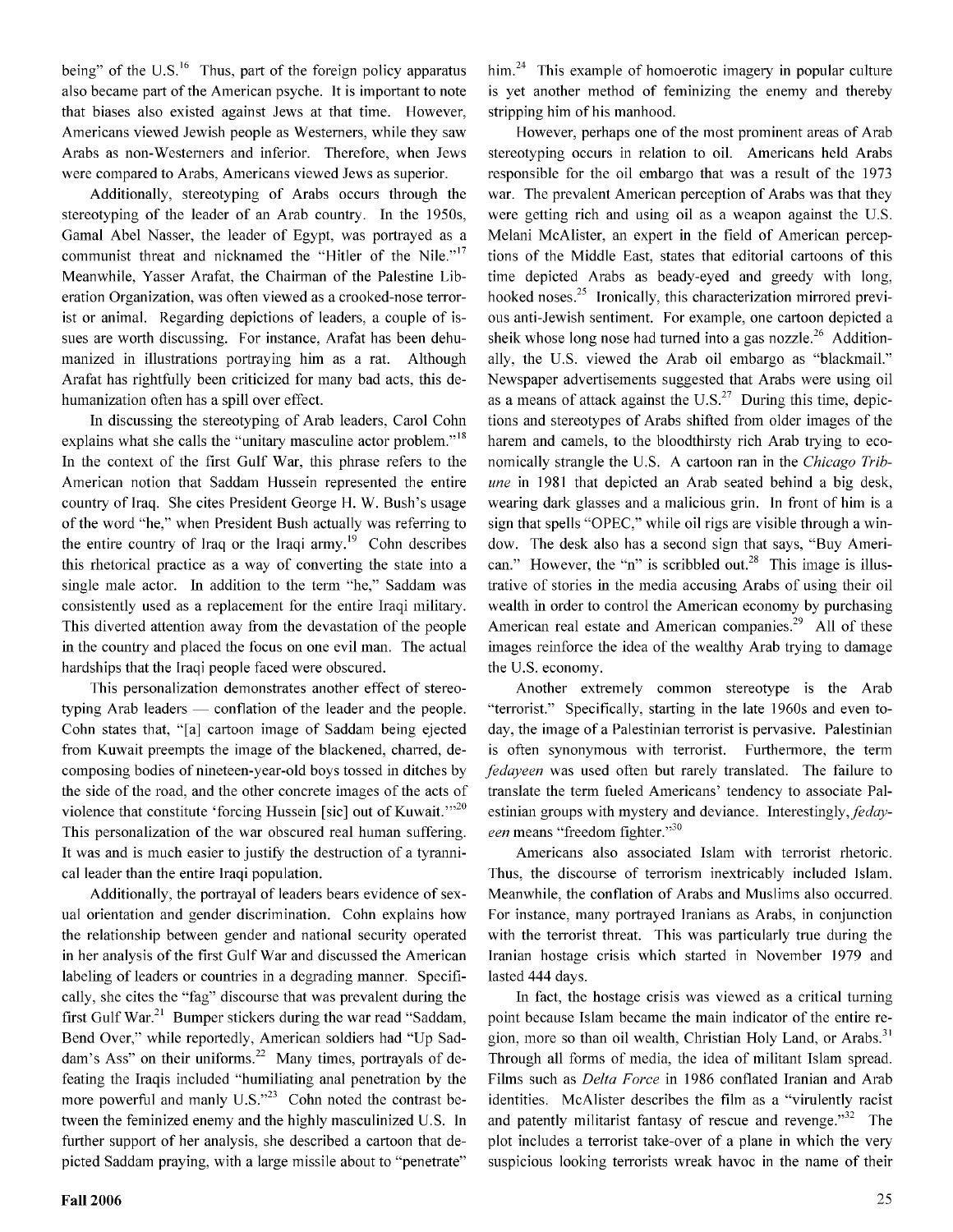religion - Shi'a Islam. *Delta Force* is just one of many films that use the Arab terrorist as the key villain. $33$ 

Relatedly, there is also a bias towards Arabs and the Middle East in the European media. Using the research time frame of 1946 until 1994, Kai Hafez conducted a quantitative study on the German media's coverage of the Middle East.<sup>34</sup> The research focused on the newspapers *Franfurter Allgemeine Zeitung* and *Suddeutsche Zeitung,* and on the magazines *Der Spiegeland Stern.* Hafez drew five conclusions from this quantitative analysis. First, the amount of coverage of the Middle East increased in the 1970s. During that time, an increase in the amount of coverage by more than 60% took place. Yet coverage of the Middle East and North Africa revolved largely around conflict. For example, press coverage increased dramatically during the Suez Crisis in 1956, the Algerian War in 1958, the Six-Day Arab-Israeli War in 1967, the October War and oil cri-

sis in 1973, and the Iranian Revolution of  $1978-1979$ .<sup>35</sup> Furthermore, the events of the 1970s, such as terrorism and the oil crisis, made the West pay more attention to the Middle East.

Second, the study showed that while coverage singularly concerned the political sphere, it obscured other aspects of society and culture. Approximately 4/5 of the newspaper reports and 2/3 of the magazines reporters that dealt with the region fo-

cused on politics.36 Specifically, at one point, the *Suddeutsche Zeitung* coverage of politics reached 88.5%, even though others in the sample were more evenly balanced. Hafez goes so far as to state that "German press coverage focused almost exclusively on politics and neglected all other parts of life."<sup>37</sup> Therefore, the aspects of day-to-day living did not make it into the German frame of media reference, but Middle East politics did.

Third, the lack of diversification surrounding the Arab-Israeli conflict was a major topic. Recurring themes during this time frame were the Arab-Israeli conflict, other conflicts, Islam, pan-Arab nationalism, and German-Oriental relations. About 20% of articles in the German media pertained to the Arab-Israeli conflict and an additional 20% revolved around other regional conflicts.<sup>38</sup> Essentially, the reporting concerned "hot spots" while there was almost no room for topics outside that area.

Fourth, while the majority of coverage was coded as "neutral," the negative news that actually existed focused on conflicts and engaged in negative stereotyping of the Middle East, Arabs, and Islam. Approximately 1/3 of the articles during this time period dealt with violent conflicts. Only 3.1% of the articles were positive, while  $48.9\%$  were neutral.<sup>39</sup> Hafez contributes the large amount of negative events and conflict to the authoritarian political culture of the region. He argues, however, that this is an inaccurate explanation of the situation. He states that Middle Easterners viewed their lives as pretty normal, a perspective contrary to the Western image that 50% of their lives consist of catastrophes, wars, terrorism crises, revolutions, and other tensions. The choice by Western journalism to deliver negative news of the Middle East demonstrated its selective perception under the guise of displaying political developments in the region.<sup>40</sup> Therefore, the selective way the media chose to cover the Middle East played an important role in creating the dominant narrative of the region as consistently revolving around conflict.

Finally, even given that the study focused on the German media, news of non-Arab states was underrepresented in the press. This further demonstrated that culture and political variables of Arab states dominated the motivation for media coverage, instead of economic or social factors in these states.<sup>41</sup> For example, Israel-Palestine, Israel, Egypt, Iran, and Iraq accounted

> for almost half of the media coverage during the time period of the study. Hafez contributes the focus on Israel-Palestine and Iraq to the media's overall focus on areas of conflict. In contrast, in order to explain the cases of Egypt and Israel, one must look at other factors, such as a phenomenon called "cultural proximity" as causing media attention towards Egypt and Israel. These countries have cultural proximity in that both draw conflict and culture interest because of the

idea that human civilization began in Egypt and due to the connection between Jewish history and Christian biblical history.<sup>42</sup> Incidentally, economics is not a vital variable because countries with which Germany had a positive trade relationship, such as the Maghreb, were not heavily focused upon in the media.

For a British perspective on the media and Islam, Elizabeth Poole engaged in a quantitative content analysis of the British media from period 1994 until 1996.  $43$  She focused on the newspapers *The Times, The Guardian, The Sunday Times,* and *The Observer.* Her research demonstrates four critical themes regarding the coverage of Islam. First, the media portrayed Islam as a threat to British values and society as a whole. The most prevalent image of Muslims in the media was in relation to Islamic fundamentalism. Similarly, the most common topic in articles, rising to 19%, discussed British Islam and asylum seekers attempting to be activist fundamentalists from within Great Britain. Furthermore, statistics from the study demonstrated British sentiment viewed Islam as a threat.<sup>44</sup> The government's role in combating fundamentalists was mentioned in 10% of the articles and specifically, the government serving as a key actor in addressing these issues appeared in  $11\%$  of the articles.<sup>45</sup> Poole articulates a fear within Britain of Islamic fundamentalists seeking to create an Islamic theocracy in Britain.

Poole's study also demonstrates that the second most prevalent theme of the articles in this time frame was that Muslims

While the majority of coverage was coded as "neutral," the negative news that actually existed focused on conflicts and engaged in negative stereotyping of the Middle East, Arabs, and Islam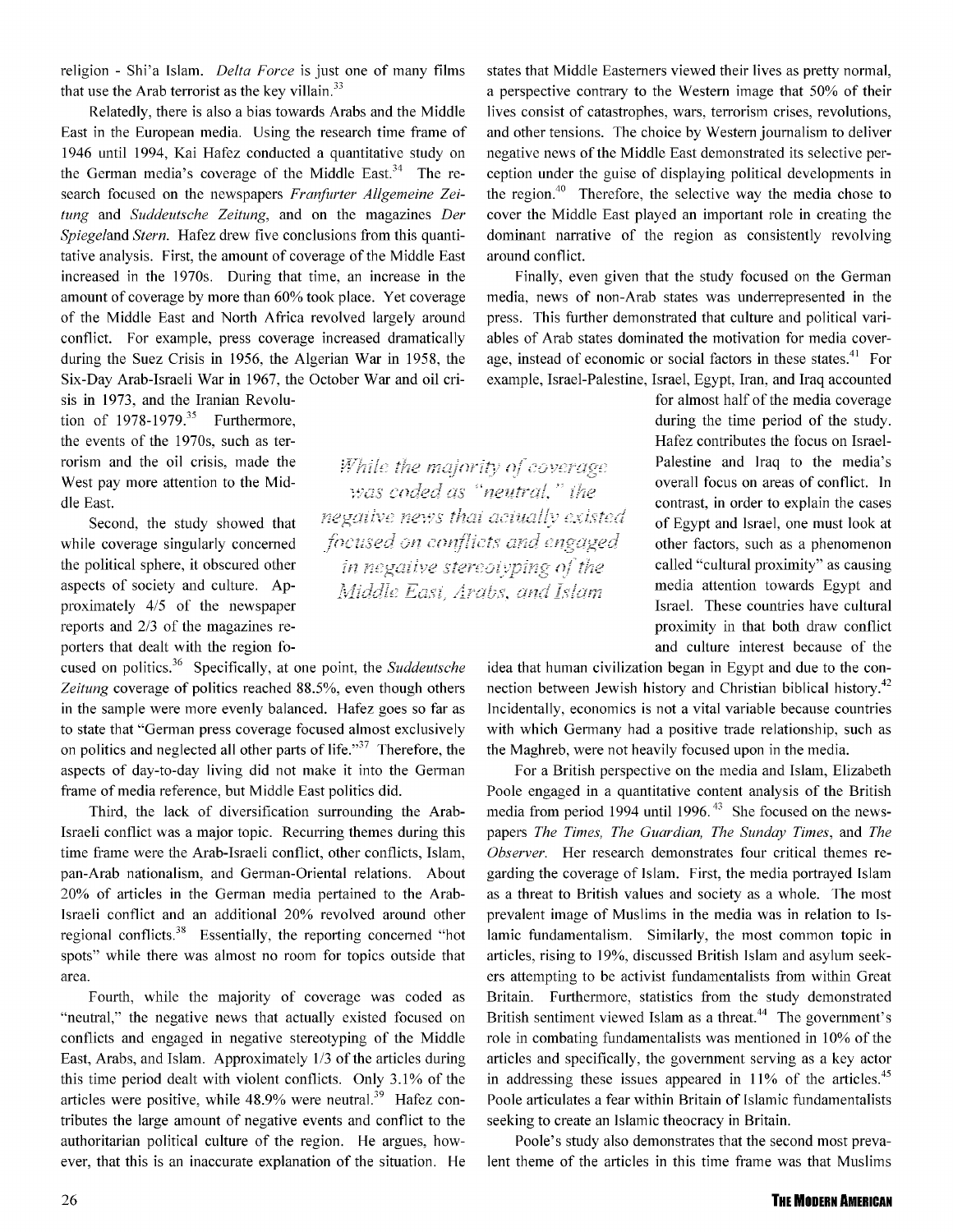were "deviant, irrational and different, not fit for British society."<sup>46</sup> In 11% of the articles, Muslims within Britain were associated with criminal activities. $47$  Furthermore, there was also an idea that Islamic culture is an alien culture that does not coincide with British values. Muslims living in Britain were viewed as outsiders. Many articles discussed the events of the countries where British Muslims originate. Interestingly, the majority of these articles dealt with British women who married Muslim men and went back to their husband's country to face a very different social experience.<sup>48</sup> Overall, a total of 223 articles, or 26.6%, highlighted the differences between Muslims and the majority population of Britain.

The third theme of Poole's research concerns Islam as an antiquated religion.<sup>49</sup> Cultural atrocities that occurred within the Muslim world were mentioned in 7.4% of the articles. This again highlights the notion that Islamic culture is backwards and the West is culturally superior. Poole argues that the media used Islam as a mechanism to explain all the behavior in which Muslims engaged. Lastly, the final theme is that Muslims are treated as undifferentiated. Essentially, all Muslims are homogenized into one group, despite their various backgrounds. Poole explains how Iranian and British Muslims were essentially viewed in the same way, despite their very diverse backgrounds. This and other examples demonstrated how the media obscured the important differences between different types of Muslims and presented a monolithic depiction of all Muslims.

Further, two elements were often omitted from media cov-

erage. Articles obscured common everyday topics relating to Muslim culture, politics, and economy. Muslims only became newsworthy in regards to contentious issues. Articles constantly compared all Muslims to the dominant Western frame of reference. Poole's research demonstrates that Muslims were much more likely to be shown in positions of little authority than as persons who do not identify with British faiths.<sup>50</sup> Muslim's position in British

society allowed them little control over accessing power that would allow them to establish their own agenda. Instead, Muslims were often cited as a threat to society when, in reality, they had very limited power.<sup>51</sup>

Another element commonly lacking in the British press was the positive portrayal of Middle Eastern women. Instead, articles depicted Arab women as marginalized actors. In Western media, the portrayal of Arab women in both the U.S. and Europe has common themes. The most common theme is that Arab women are terribly oppressed. In fact, the image of the veiled, oppressed Arab woman is prevalent. Moreover, Western discourse is also guilty of deploying stereotypes of Arab women. In essence, the only time Arab women are displayed in media is within the context of their oppression.

Therese Saliba argues that Western representations of Arab women and men during the first Gulf War were neocolonialist. The veiled Arab woman became an "object of imperialist rescue," while the West played the role of the strong hero.<sup>52</sup> In contrast, media depictions of the Arab man portrayed him as being sex-crazed and power hungry. Saliba goes on to describe an episode of the talk show *Donahue* that tried to expose the sexism inherent in Arab culture. The title of the episode was "American Wife/Saudi Husband: Culture Clash."<sup>53</sup> The show portrayed the Saudi husband, a man named Dr. El-Yacoubi, as a religious fanatic who "seduced his intelligent wife into the veil."<sup>54</sup> Here, the inference was that the husband had to manipulate his wife into taking up such an oppressive practice. Thus, images underlying Arab gender stereotypes are the veiled Arab woman who represents the weak Arab counties, while Saddam Hussein "represents the Law of the Father out of control."<sup>55</sup> These are powerful representations that shape how the American public views the Arab world.<sup>56</sup>

In reality, Dr. El-Yacoubi was never given the opportunity to speak about the books he wrote about Islam. Rather, the show stereotyped him as being the "Arab man," representing the "Arab mind." $57$  This Orientalist notion of the monolithic Arab mind entrenches negative stereotypes Saliba attempts to expose. Not only was El-Yacoubi portrayed in a negative manner, but there was a complete absence of a voice relaying the feelings of Arab women.

Furthermore, Saliba exposes the problematic occurrence of

The media is not neutral when it comes to the Middle East. The stereotypes and biases that exist in Western media have been deeply ingrained and persist to this day.

the American woman who can supposedly speak for and take the place of Arab women. Saliba discusses what she calls "white women saving brown women."58 For example, the National Organization for Women ("NOW") staunchly opposed American involvement in the Gulf War. While NOW outlined five reasons for their opposition to the war, the media focused solely on the organization's denunciation of Saudi Arabia and Kuwait's "subjugation and system-

atic oppression of women."59 NOW took the opportunity to make their case against the discrimination of women in the Arab world. Yet, Saliba argues that this demonstrated NOW's obliviousness to the reality of how the organization's actions perpetuated the military goals that resulted in the death of Iraqi women and children.

While this characterization may be overstating the issue, this reactionary type of activism against all-encompassing notions of patriarchy usually simplifies a situation that deserves much more attention. Saliba goes so far as to say that NOW represented a form of "colonial feminism" that supported imperialism. $60$  While NOW may have had noble intentions, their stance actually increased racist sentiments against Arabs. Saliba suggests that a much better strategy would have been to question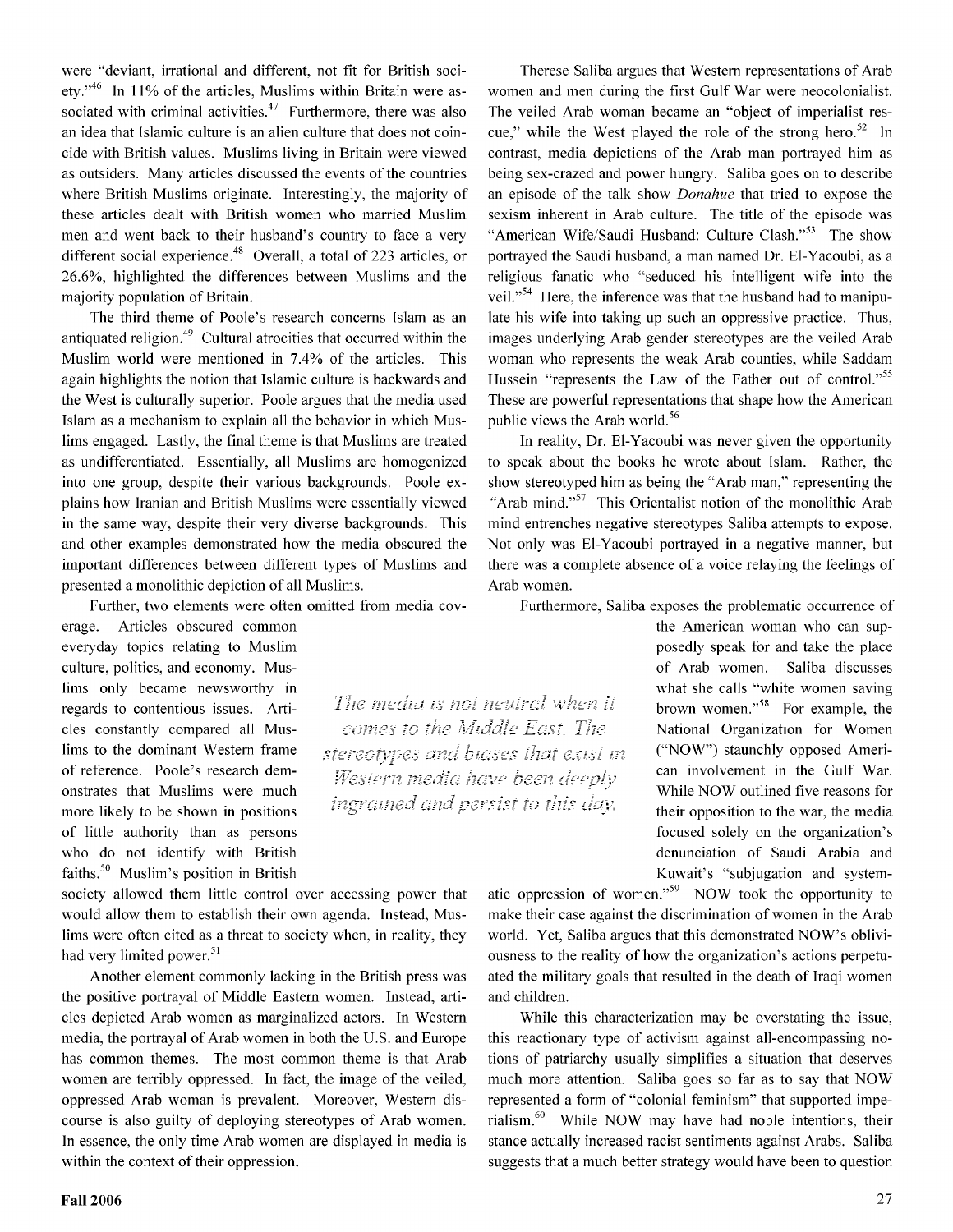the American military attempting to liberate Arab women. She also says that NOW could have examined the treatment of women within the U.S. military as well. However, this was not the case, and instead, the Arab woman was once again painted as the passive victim of Arab patriarchy.

Additionally, **in** Poole's study of British media, she also notes the issue of women as marginalized actors in media coverage of Islam.<sup>61</sup> The following data highlights that women were rarely the principle actors in media coverage. For instance, males served as the principal actor in 58.8% of the articles.<sup>62</sup> However, females were depicted as the principal actors only 14.2% of the time. $^{63}$  In 18.3% of the instances mentioned, gender is unclear. Interestingly, portrayal of equal status between men and women occurred only  $8.7\%$  of the time.<sup>64</sup> When women were actors, they were viewed only as secondary actors. This occurred in 45.4% of the articles that mainly focused on women as part of the community or  $umma$ <sup>55</sup>. In the articles, women were only viewed in positions of power 20% of the time, while men in authority positions occurred 80% of the time.<sup>66</sup>

In general, the Western media portrays Middle Eastern and Muslim women **in** passive roles and as secondary actors to men. Stereotypes prevail and include the idea that Muslim women are all oppressed. Muslim women are rarely depicted as a principal actor. These stereotypes and misperceptions of Islam fuel already existing negative imagery of Middle Eastern women. Ideas of an oppressive Islamic religion aid in the construction of Arab women as victims of subjugation.

In conclusion, Western media stereotypes Arabs, the Middle East as a region, and Islam. These stereotypes exist in many different forms and through various mediums. However, regardless of the form, it is important to note that all of these stereotypes have wide ranging impacts on society. The bias that exists in media coverage is seen in both the U.S. and European countries. Newspapers, cartoons, magazines, television, and movies are all mediums that disseminate images regarding the Middle East. As this article demonstrates, the media is not neutral when it concerns to the Middle East. The stereotypes and biases that exist **in** Western media have been deeply ingrained and persist to this day. Additionally, the media's depiction of Middle Eastern women is quite different than its depiction of men. Women are viewed as oppressed actors lacking any agency of their own. The picture of the veiled Arab woman as a victim of patriarchal Islamic practices is pervasive. Although Western media may present occasional balanced stories and depictions of the Middle East, the vast majority of evidence suggests a great bias still exists.

#### S N JNOT

\*Rachel Saloom received her JD from the University of Georgia School of Law in 2006, MA in Middle Eastern Studies from the University of Chicago in 2003, and BA in Political Science from State University of West Georgia in 2000.

 $^{\rm l}$  EDMUND GHAREEB, SPLIT VISION: THE PORTRAYAL OF ARABS IN THE AMERI-CAN MEDIA xv (Middle East Policy Council 1983 ). *See genera1ly* JANICE TERRY, MISTAKEN IDENTITY: ARAB STEREOTYPES IN POPULAR WRITING ( 1985) (elucidating the stereotyping of Arabs and the Middle East that occurs in Western media). This Article, however, does not dismiss the threat of international terrorism. I fully understand that terrorism must be seriously addressed. The

- <sup>2</sup> GHAREEB, *supra* note 1, at 7<br><sup>3</sup> Edward Said, Covering Islam: How the Media and the Experts Deter-MINE How WE SEE THE REST OF THE WORLD 4 (Pantheon Books 1981). *See generally* Edward W. Said, *ORIENTALISM* (2d. ed., Random House 1994).<br><sup>4</sup> GHAREEB, *supra* note 1, at 19. 5 GHAREEB, *supra* note 1, at 19.
- 
- 
- $^6$  MICHAEL SULEIMAN, THE ARABS IN THE MIND OF AMERICA 2 (Amana Books 1988).

(Marysai Zalewski and Jane Parpart eds. 1998).

- $\frac{26}{27}$ *Id.* <sup>27</sup> GHAREEB, *supra* note 1, at 7.
- 
- 

<sup>28</sup> MCALISTER, *supra* note 25, at 160.<br><sup>29</sup> MCALISTER, *supra* note 25, at 160. 2014. 2015 Paramerican Media: Chang-<sup>30</sup> R. S. Zaharna, *The Palestinian Leadership and the American Media: Changing Images, Conflicting Results, in* THE U.S. MEDIA AND THE MIDDLE EAST, 43 (Kamalipour ed., Princeton University Press 1995). *See generally* FRED HALLI-DAY, ISLAM AND THE MYTH OF CONFRONTATION: RELIGION AND POLITICS IN THE MIDDLE EAST (2d. ed., T.B. Tauris 2003); KAREN ARMSTRONG, ISLAM: A SHORT HISTORY (Modern Library 2002) (providing a concise history of Islam); JOHN L. ESPOSITO, ISLAM: THE STRAIGHT PATH *(Oxford University Press 1998); R. STEPHEN HUMPHREYS,* ISLAMIC HISTORY: A FRAMEWORK FOR IN-QUIRY (Princeton University Press 1991) (outlining analytical approaches to the

- 
- 
- 

study of Islamic History).<br><sup>31</sup> MCALISTER, *supra* note 24, at 200.<br><sup>32</sup> MCALISTER, *supra* note 24, at 225.<br><sup>33</sup> Other similar movies include *True Lies* and *The Siege*.<br><sup>34</sup> Kai Hafez, *Imbalances of Middle East Coverag the German Press. in* !SLAM AND THE WEST IN THE MASS MEDIA 185 (Hafez ed., Hampton Press 2000). 35 *Id.* 

<sup>&</sup>lt;sup>7</sup>*Id.*<br><sup>8</sup> GHAREEB, *supra* note 1, at 19.

<sup>&</sup>lt;sup>9</sup> KATHLEEN CHRISTISON, PERCEPTIONS OF PALESTINE 33 (University of Califor-<br>nia Press 1999).

<sup>&</sup>lt;sup>10</sup> *Id.* at 30 *Id. At 30 Id. At 30 at 29. Yearsta MCD-*<sup>11</sup> *Id.* at 28. *See generally* WILLIAM L. CLEVELAND, A HISTORY OF THE MOD-ERN MIDDLE EAST (Westview Press 2004); ILAN PAPPE, A HISTORY OF MOD-ERN PALESTINE (Cambridge University Press 2003); MARK A. TESSLER, A HIS-TORY OF THE ISRAELI-PALESTINIAN CONFLICT (Indiana University Press 1994). 12 CHRISTISON, *supra* note 9, at 33.

<sup>&</sup>lt;sup>14</sup> CHRISTISON, *supra* note 9, at 59.<br><sup>15</sup> CHRISTISON, *supra* note 9, at 82.<br><sup>16</sup> CHRISTISON, *supra* note 9, at 82.<br><sup>17</sup> SULEIMAN, *supra* note 6, at 2.<br><sup>18</sup> Carol Cohn, *Wars, Wimps, and Women: Talking Gender and Thi* in GENDERING WAR TALK, 239 (Miriam Cooke and Angela Wollacott eds., Princeton University Press 1993); *see general1y* Steve Niva, *Tough and Tender: New World Order Masculinity and the Gulf War,* in THE ·'MAN" QUESTION

<sup>&</sup>lt;sup>19</sup> Cohn, *supra* note 18, at 239.

<sup>°</sup> Cohn, *supra* note *I 8,* at *24 I.* 21 Cohn, *supra* note *I 8,* at *236.* 

<sup>22</sup> Cohn, *supra* note *18,* at *236.* 

<sup>23</sup> Cohn, *supra* note *I 8,* at *236.* 

<sup>24</sup> Cohn, *supra* note *I 8,* at *236.* 

<sup>25</sup> MELANI MCALISTER, EPIC ENCOUNTERS: CULTURE MEDIA AND U.S. INTER-ESTS IN THE MIDDLE EAST, 1945-2000, 139 (University of California Press 2001).

<sup>&</sup>lt;sup>36</sup> MCALISTER, *supra* note 24, at 186.<br><sup>37</sup> MCALISTER, *supra* note 24, at 186.<br><sup>38</sup> MCALISTER, *supra* note 24, at 189.<br><sup>39</sup> MCALISTER, *supra* note 24, at 191.<br><sup>40</sup> MCALISTER, *supra* note 24, at 196-97.<br><sup>41</sup> MCALISTE